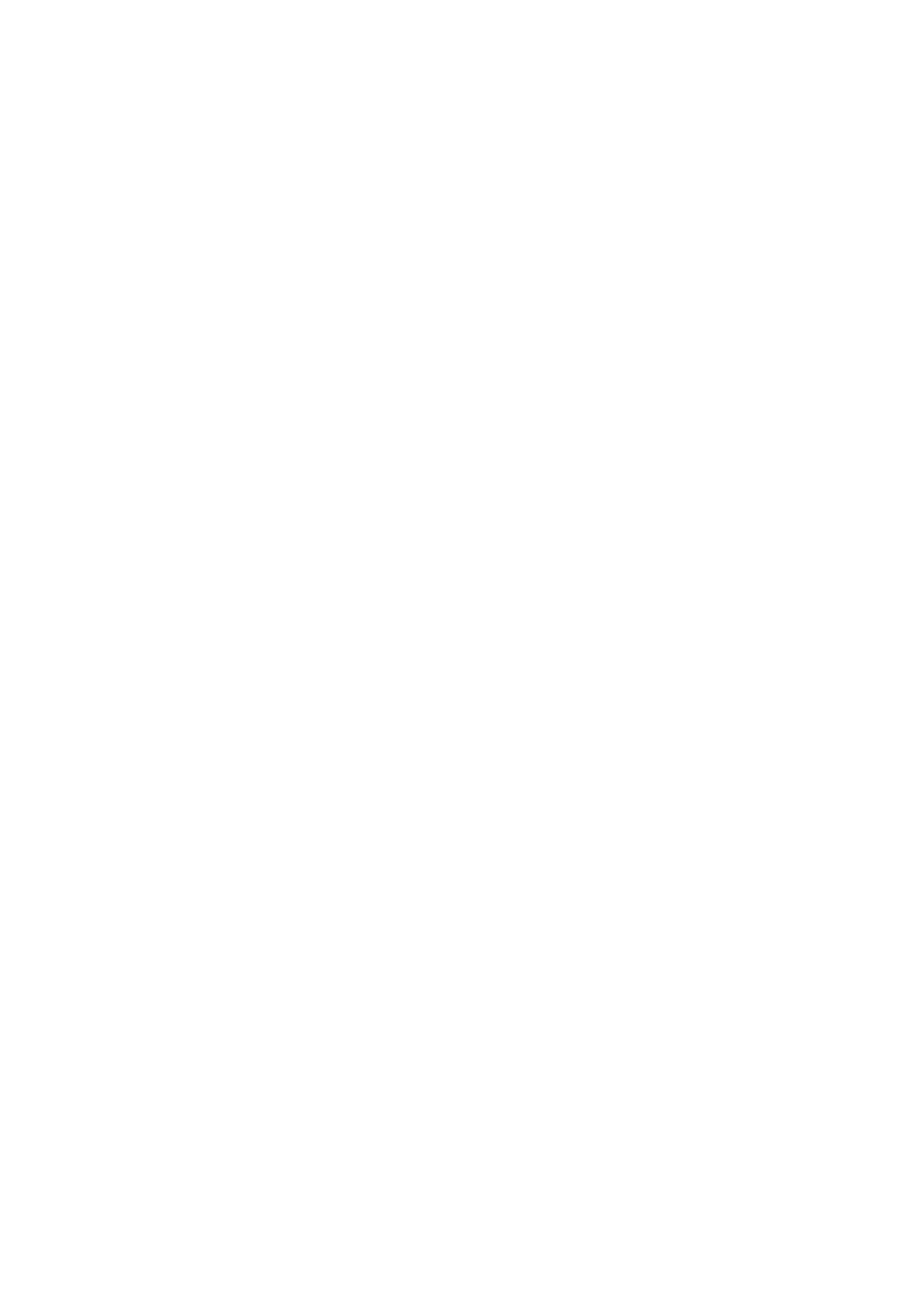



(c) 本文方法实验结果

图 17 虹膜定位实验对比图

<span id="page-8-0"></span>由[图](#page-8-0) [17](#page-8-0) 可以看出, Wildes 与 Daugman 的方法对 于睫毛、眉毛等阴影干扰及眼睑遮挡处理效果不佳, 在定位时容易受其影响导致定位出现偏差, 在低分辨 率图像上定位也不准确. 本文方法利用双线性插值法 对图像进行预处理, 并利用人眼图像的灰度分布规律 有效避免了阴影和遮挡的影响. 与 Wildes 及 Daugman 的方法相比, 本文方法在处理低分辨率图像时具有明 显优势; 另外, 在处理具有阴影和眼睑遮挡图像时, 本 文方法也取得了更好的效果. 但是, 对于人眼虹膜部分 变形较大的图像, 对人眼虹膜定位的精度有时不是很 高, 定位出的虹膜半径偏小. 主要是因为 Hough 变换依 赖于候选像素点投票, 本文虽然对镜面反射光斑和阴 影等进行了有效处理, 但是在变形较大图像上, 实际虹 膜边缘的投票数有时低于伪边缘, 导致结果出现偏差. 对于此种情况, 可对检测边缘周围像素进行一次检验, 排除检测偏差结果.

## **7.2** 眼睑定位实验

我们使用本文算法对 UBIRIS v1.0 数据库及从互 联网采集的[图](#page-8-1)像分别进行眼睑的定位. 图 [1](#page-8-1)[8](#page-8-1) 为 UBIRIS v1.0 数据库中眼睑定位结果, [图](#page-8-2) [19](#page-8-2) 为模糊图 像中眼睑定位结果.

由实验结果可以看出, 本文提出的算法能较为精 确地对人眼上下眼睑进行定位. 对于部分人眼变形较 大图片, 本文算法存在一定偏差. 这是因为本文算法对 人眼上下眼睑使用圆形进行拟合, 但在实际情况中, 眼 睑形状并不都为圆形, 尤其对于人眼部分变形较大的 图像而言. 但是, 本文方法定位出的边缘点集是比较有 效的, 后续研究中可采用多项式曲线如贝塞尔曲线等 对其进行拟合, 或对拟合曲线增加更多的形状约束使 其更贴进实际眼睑形状来进行改进.



图 18 UBIRIS 数据库眼睑定位实验结果

<span id="page-8-1"></span>

图 19 模糊图像上眼睑定位实验结果

<span id="page-8-2"></span>同样地, 我们使用本文算法对 UBIRIS v1.0 中虹膜 图像和低分辨率的人眼图像的眼睑检测结果进行对比, 对比结果[如图](#page-9-0) [20](#page-9-0) 所示. [图](#page-9-0) [20\(a\)](#page-9-0)、[\(b\)](#page-9-0) 与 [\(c\)](#page-9-0) 中, 左边两 幅图片来自 UBIRIS v1.0, 右边两幅图片来自互联网上 人脸图片截取的人眼部分, [图](#page-9-0) [20\(a\)](#page-9-0) 中定位结果为本人 根据 Wildes 对眼睑部分定位算法的实现, [图](#page-9-0) [20\(b\)](#page-9-0) 中 定位结果为本人对 Cai 等人的眼睑定位算法的实现. 图中展示了四种具有挑战性的人眼图片的眼睑定位结 果, 从左至右依次存在具有明显阴影干扰、具有较明 显双眼皮干扰、像素分辨率较低、像素分辨率较低且 具有阴影干扰等问题.

由图中可以看出, Wildes 的方法对于双眼皮、睫 毛等阴影处理不够, 定位结果容易受其影响导致出现 较大偏差; Cai 等人的方法在定位眼睑时, 需要对图像 进行形态学闭开运算并使眼睑边缘区域灰度达到最低, 在高清无明显阴影遮挡的虹膜图像上, 虹膜颜色较浅 且与瞳孔区域颜色区分较为明显时效果较好, 但在具 有明显阴影的高清虹膜图像及分辨率较低的人眼图像 上, 该方法无法保证获得眼睑区域仍然具有最低的灰 度, 达不到理想的效果; 本文方法利用自适应双阈值算 法对人眼图像进行处理, 既去除了双眼皮等的干扰, 又 对睫毛等阴影进行了有效处理, 并且不依赖于虹膜与 瞳孔灰度值具有较大差异这一条件. 与 Wildes 及 Cai 等人的方法相比, 本文方法对双眼皮和阴影的处理 是非常有效的. 另外, 本文算法在处理低分辨率图像时, 也取得了更好的效果.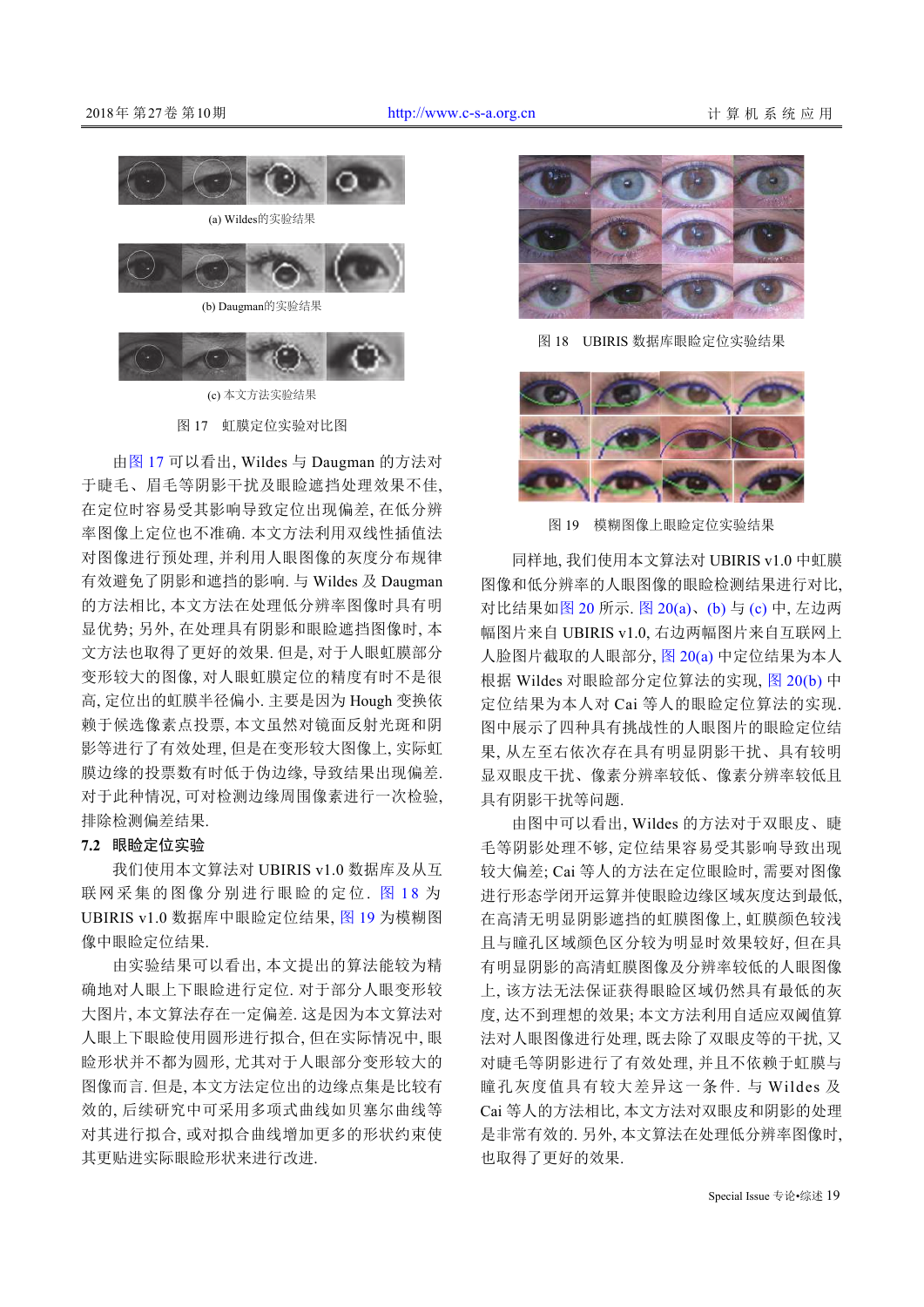

(c) 本文方法实验结果

图 20 眼睑定位实验对比图

## <span id="page-9-0"></span>8 结论与展望

现有的人眼定位方法直接应用在低分辨率人脸图 像时存在一些问题. 本文针对这种非理想环境下人脸 图像上的人眼定位问题, 提出了一种人眼定位方法, 利 用双线性插值法、动态阈值及双边滤波器对人眼图像 定位存在的干扰因素如眼睑、睫毛、双眼皮、镜面反 射光斑等进行处理, 利用带约束的 Hough 圆检测算法 及自适应双阈值算法对人眼虹膜、上下眼睑分别进行 定位. 另外, 基于像素单元的图像边缘放大后会呈现凹 凸不平的锯齿边缘, 本文的定位方法能给出定位的矢 量方程, 一定程度上解决了图像放大后边缘的锯齿问 题, 得到的矢量描述可以应用在人脸识别、三维建模 等领域中. 实验结果表明, 本文算法在模糊的低分辨率 人脸图像上能较为准确地定位出人眼位置, 同时, 在高 清虹膜图像上同样能取得较好的定位效果, 具有较强 的鲁棒性.



- 1 Daugman JG. High confidence visual recognition of persons by a test of statistical independence. IEEE Transactions on Pattern Analysis and Machine Intelligence, 1993, 15(11): 1148–1161. [doi: [10.1109/34.244676\]](http://dx.doi.org/10.1109/34.244676)
- 2 Daugman J. How iris recognition works. Cambridge: The Essential Guide to Image Processing. 2009. 715–739. [doi: [10.1016/B978-0-12-374457-9.00025-1\]](http://dx.doi.org/10.1016/B978-0-12-374457-9.00025-1)
- Daugman J. Probing the uniqueness and randomness of 3 IrisCodes: Results from 200 billion iris pair comparisons. Proceedings of the IEEE, 2006, 94(11): 1927–1935.
- Wildes RP. Iris recognition: An emerging biometric 4 technology. Proceedings of the IEEE, 1997, 85(9):

1348–1363. [doi: [10.1109/5.628669](http://dx.doi.org/10.1109/5.628669)]

- 5 Dey S, Samanta D. A novel approach to iris localization for iris biometric processing. International Journal of Biomedical and Biological Engineering, 2007, 1(5): 293–304.
- Umer S, Dhara BC. A fast iris localization using inversion 6 transform and restricted circular Hough transform. 2015 Eighth International Conference on Advances in Pattern Recognition. IEEE. New York, NY, USA. 2015. 1–6.
- 7 Kumar V, Asati A, Gupta A. Accurate iris localization using edge map generation and adaptive circular Hough transform for less constrained iris images. International Journal of Electrical and Computer Engineering, 2016, 6(4): 1637–1646. [doi: [10.11591/ijece.v6i4.9756\]](http://dx.doi.org/10.11591/ijece.v6i4.9756)
- 8 Boles WW, Boashash B. A human identification technique using images of the iris and wavelet transform. IEEE Transactions on Signal Processing, 1998, 46(4): 1185–1188. [doi: [10.1109/78.668573\]](http://dx.doi.org/10.1109/78.668573)
- 9 He Z, Tan T, Sun Z, et al. Toward accurate and fast iris segmentation for iris biometrics. IEEE Transactions on Pattern Analysis and Machine Intelligence, 2009, 31(9): 1670–1684. [doi: [10.1109/TPAMI.2008.183\]](http://dx.doi.org/10.1109/TPAMI.2008.183)
- Wildes RP, Asmuth JC, Green GL, *et al*. A system for 10 automated iris recognition. Proceedings of the Second IEEE Workshop on Applications of Computer Vision. IEEE. New York, NY, USA. 1994. 121–128.
- 11 Masek L. Recognition of Human Iris Patterns for Biometric Identification [Bachelor thesis]. The University of Western Australia, 2003.
- 12 Min TH, Park RH. Comparison of eyelid and eyelash detection algorithms for performance improvement of iris recognition. 15th IEEE International Conference on Image Proc[essing. IEEE. New York, N](http://dx.doi.org/10.1109/ICIP.2008.4711740)Y, USA. 2008. 257–260. [doi: [10.1109/ICIP.2008.4711740\]](http://dx.doi.org/10.1109/ICIP.2008.4711740)
- 13 Pardas M. Extraction and tracking of the eyelids. 2000 IEEE International Conference on Acoustics, Speech, and Signal Proc[essing. IEEE. New York, NY,](http://dx.doi.org/10.1109/ICASSP.2000.859314) USA. 2000. 2357–2360. [doi: [10.1109/ICASSP.2000.859314\]](http://dx.doi.org/10.1109/ICASSP.2000.859314)
- 14 Radman A, Zainal N, Ismail M. Efficient iris segmentation based on eyelid detection. Journal of Engineering Science and Technology, 2013, 8(4): 399–405.
- 15 Cai P, Wang C. An eyelid detection algorithm for the iris recognition. International Journal of [Security an](http://dx.doi.org/10.14257/ijsia)d its Applications, 2015, 9(5): 105–112. [doi: [10.14257/ijsia\]](http://dx.doi.org/10.14257/ijsia)
- 16 Fuhl W, Santini T, Geisler D, et al. Eyes wide open? Eyelid location and eye aperture estimation for pervasive eye tracking in real-world scenarios. Proceedings of the 2016